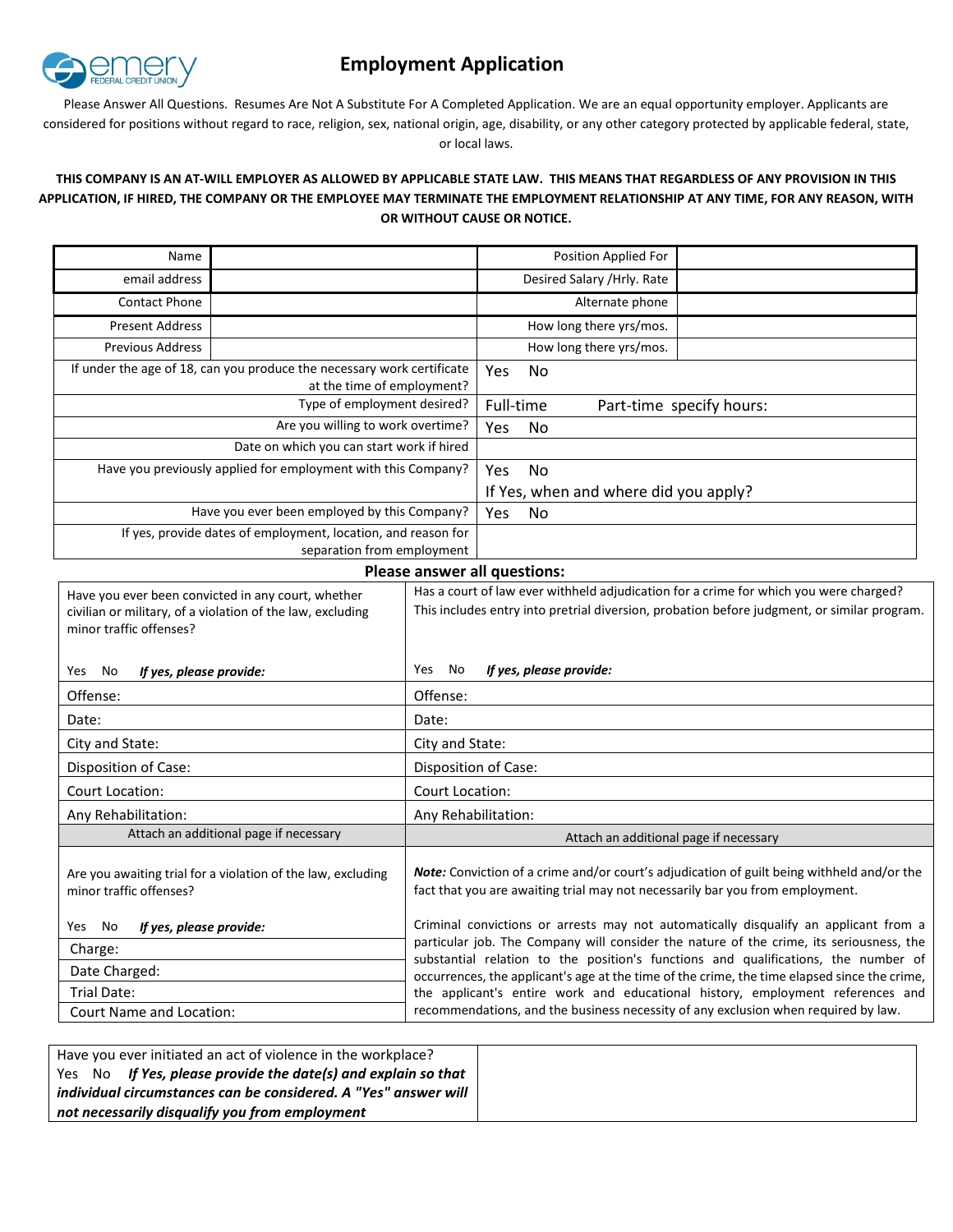| <b>Education</b>                                                                                                                                                                                                                 | <b>School Name and Location</b><br>(Address, City, State) | Course of<br><b>Study</b>                   | Graduate ? | #of Years<br>Completed | Degree/Major |
|----------------------------------------------------------------------------------------------------------------------------------------------------------------------------------------------------------------------------------|-----------------------------------------------------------|---------------------------------------------|------------|------------------------|--------------|
| <b>High School</b>                                                                                                                                                                                                               |                                                           |                                             |            |                        |              |
| College                                                                                                                                                                                                                          |                                                           |                                             |            |                        |              |
| <b>Bus/Tech/Trade</b>                                                                                                                                                                                                            |                                                           |                                             |            |                        |              |
| or Post College                                                                                                                                                                                                                  |                                                           |                                             |            |                        |              |
|                                                                                                                                                                                                                                  | <b>Honors Received</b>                                    |                                             |            |                        |              |
|                                                                                                                                                                                                                                  | Do you have an NMLS number?                               | Yes<br>No<br>If yes, please provide number: |            |                        |              |
| If applicable, list any other names by which you have been<br>known which may be necessary to allow us to confirm your<br>work and educational record.<br>For example, change of name, use of an assumed name,<br>nickname, etc. |                                                           |                                             |            |                        |              |
| List all special technical skills that you feel qualify you for<br>the job for which you are applying. For example, computer<br>programming/language, software, equipment operation,                                             |                                                           |                                             |            |                        |              |

## **WORK EXPERIENCE**

Please list the names of your present and/or previous employers in chronological order **with present or last employer listed first**. Account for all periods of time including any period of unemployment. If self-employed, supply firm name and business references. You may include any verifiable work performed on a volunteer basis, internships, or military service. Your failure to completely respond to each inquiry may disqualify you for consideration from employment.

| <b>Employer Name and address</b>     |                                     |
|--------------------------------------|-------------------------------------|
| <b>Telephone</b>                     |                                     |
| <b>Type of business</b>              |                                     |
| <b>Employment dates</b>              | From:<br>to:                        |
| Job title                            |                                     |
| <b>Duties</b>                        |                                     |
| Supervisor's name                    |                                     |
| May we contact?                      | Yes<br><b>No</b><br>If no, why not? |
| <b>Wages</b>                         | Start:<br>Final:                    |
| <b>Reason for leaving</b>            |                                     |
| How much notice did you              | If none, explain:                   |
| give when resigning?                 |                                     |
| What will this employer say          |                                     |
| was the reason your                  |                                     |
| employment ended?                    |                                     |
|                                      |                                     |
|                                      |                                     |
| <b>Employer Name and address</b>     |                                     |
| <b>Telephone</b>                     |                                     |
| <b>Type of business</b>              | From:<br>to:                        |
| <b>Employment dates</b><br>Job title |                                     |
| <b>Duties</b>                        |                                     |
| Supervisor's name                    |                                     |
| May we contact?                      | Yes<br><b>No</b><br>If no, why not? |
| <b>Wages</b>                         | Start:<br>Final:                    |
| <b>Reason for leaving</b>            |                                     |
| How much notice did you              | If none, explain:                   |
| give when resigning?                 |                                     |
| What will this employer say          |                                     |
| was the reason your                  |                                     |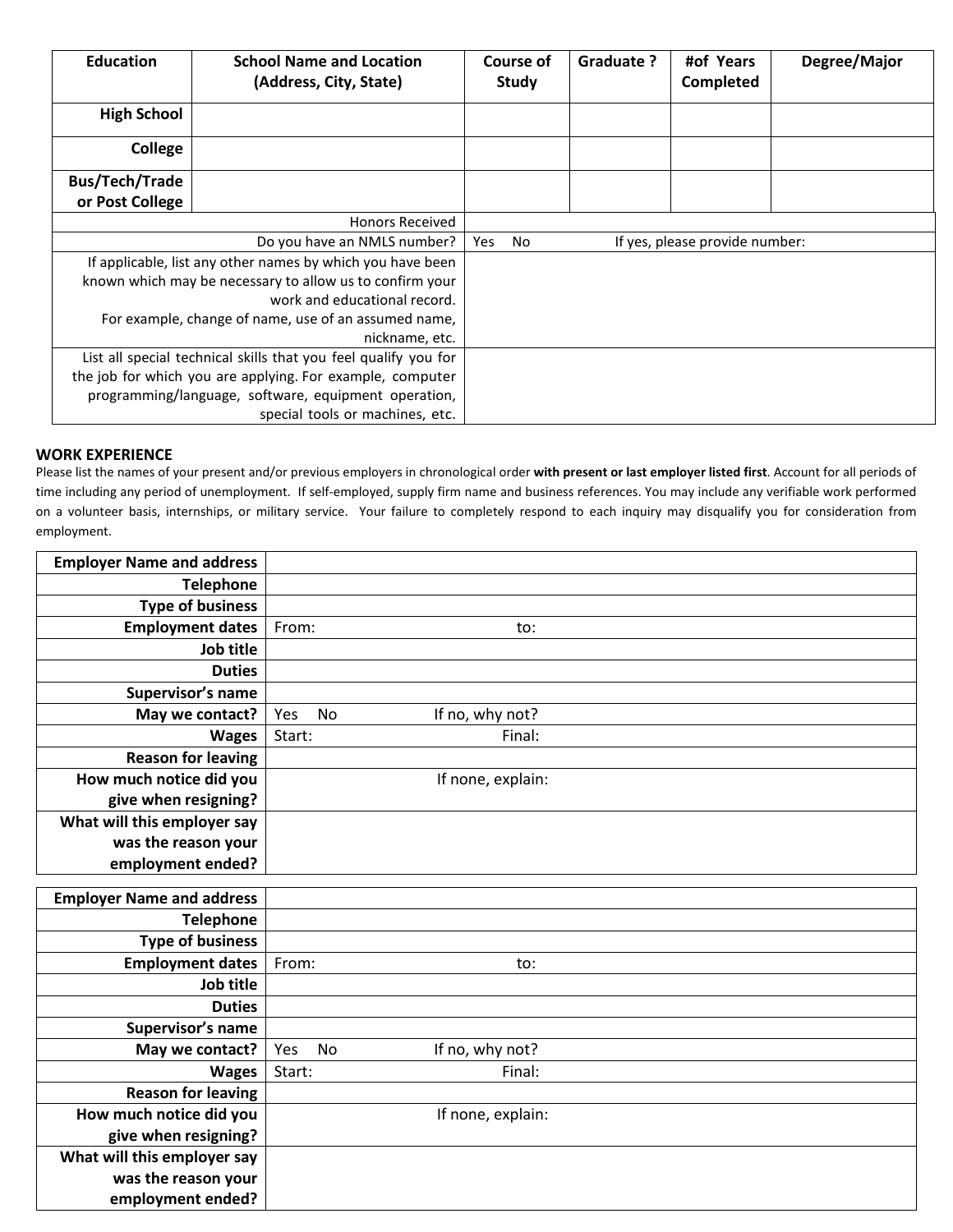### **WORK EXPERIENCE, continued:**

| WONN EXPENIENCE, CONTINUED.      |           |                   |  |
|----------------------------------|-----------|-------------------|--|
| <b>Employer Name and address</b> |           |                   |  |
| <b>Telephone</b>                 |           |                   |  |
| <b>Type of business</b>          |           |                   |  |
| <b>Employment dates</b>          | From:     | to:               |  |
| Job title                        |           |                   |  |
| <b>Duties</b>                    |           |                   |  |
| Supervisor's name                |           |                   |  |
| May we contact?                  | Yes<br>No | If no, why not?   |  |
| <b>Wages</b>                     | Start:    | Final:            |  |
| <b>Reason for leaving</b>        |           |                   |  |
| How much notice did you          |           | If none, explain: |  |
| give when resigning?             |           |                   |  |
| What will this employer say      |           |                   |  |
| was the reason your              |           |                   |  |
| employment terminated?           |           |                   |  |

| Please explain fully all gaps in your<br>employment history in excess of one month |     |    |                         |
|------------------------------------------------------------------------------------|-----|----|-------------------------|
| Have you ever been terminated or asked to<br>resign from any job?                  | Yes | No | if yes, how many times? |
| Has your employment ever been terminated<br>by mutual agreement?                   | Yes | No | if yes, how many times? |
| Have you ever been given the choice to resign                                      | Yes | No | if yes, how many times? |
| rather than be terminated?<br>If you answered Yes to any of the above three        |     |    |                         |
| questions, please explain the circumstances of<br>each occasion                    |     |    |                         |

#### **Work-Related References**

Please list the names of additional work-related references we may contact. Individuals with no prior work experience may list school or volunteer-related references.

| <b>Name</b> | <b>Position</b> | Company | <b>Work Relationship</b> | <b>Telephone</b> |
|-------------|-----------------|---------|--------------------------|------------------|
|             |                 |         |                          |                  |
|             |                 |         |                          |                  |

#### **Personal References**

Please list the names of personal references (not previous employers or relatives) who know you well that we may contact.

| Name | <b>Occupation</b> | <b>Address</b> | <b>Telephone</b> | Number years known |
|------|-------------------|----------------|------------------|--------------------|
|      |                   |                |                  |                    |
|      |                   |                |                  |                    |

#### **Applicant Certification**

I understand and agree that if driving is a requirement of the job for which I am applying, my employment and/or continued employment is contingent on possessing a valid driver's license for the state in which I reside and automobile liability insurance in an amount equal to the minimum required by the state where I reside.

I understand that the Company may now have, or may establish, a drug-free workplace or drug and/or alcohol testing program consistent with applicable federal, state, and local law. If the Company has such a program and I am offered a conditional offer of employment, I understand that if a pre-employment (post-offer) drug and/or alcohol test is positive, the employment offer may be withdrawn. I agree to work under the conditions requiring a drug-free workplace, consistent with applicable federal, state, and local law. I also understand that all employees of the location, pursuant to the Company's policy and federal, state, and local law, may be subject to urinalysis and/or blood screening or other medically recognized tests designed to detect the presence of alcohol or illegal or controlled drugs. If employed, I understand that the taking of alcohol and/or drug tests is a condition of continual employment and I agree to undergo alcohol and drug testing consistent with the Company's policies and applicable federal, state, and local law.

If employed by the Company, I understand and agree that the Company, to the extent permitted by federal, state, and local law, may exercise its right, without prior warning or notice, to conduct investigations of property (including, but not limited to, files, lockers, desks, vehicles, and computers) and, in certain circumstances, my personal property.

I understand and agree that as a condition of employment and to the extent permitted by federal, state, and local law, I may be required to sign confidentiality, restrictive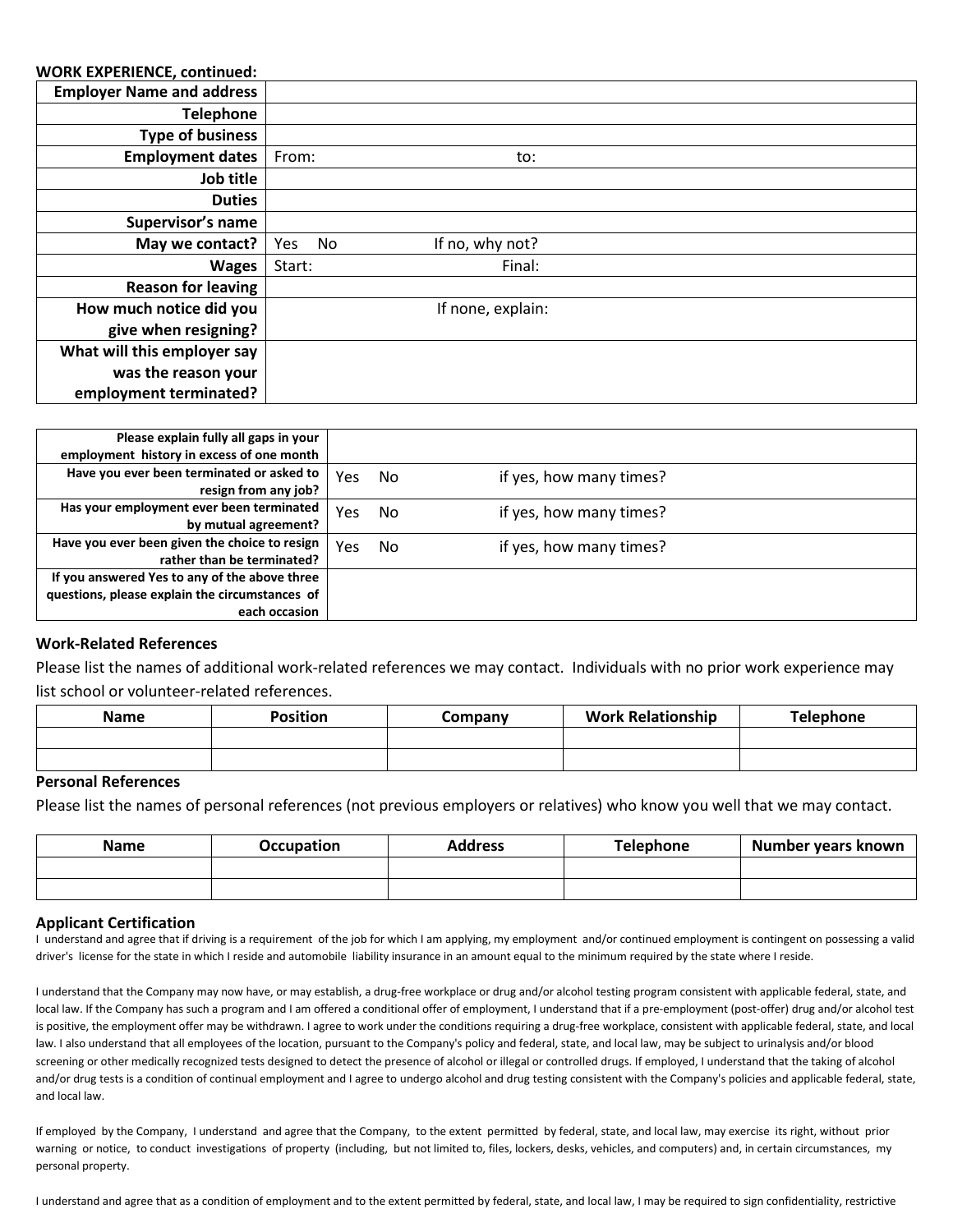covenant, and/or conflict of interest statements, as well as an agreement to arbitrate.

I certify that all the information on this application, my resume, or any supporting documents I may present during any interview is and will be complete and accurate to the best of my knowledge. I understand that any falsification, misrepresentation, or omission of any information may result in disqualification from consideration for employment or, if employed, disciplinary action, up to and including immediate dismissal.

THIS COMPANY IS AN AT-WILL EMPLOYER AS ALLOWED BY APPLICABLE STATE LAW. THIS MEANS THAT REGARDLESS OF ANY PROVISION IN THIS APPLICATION, IF HIRED, THE COMPANY OR I MAY TERMINATE THE EMPLOYMENT RELATIONSHIP AT ANY TIME, FOR ANY REASON, WITH OR WITHOUT CAUSE OR NOTICE. NOTHING IN THIS APPLICATION OR IN ANY DO.CUMENT OR STATEMENT, WRITTEN OR ORAL, SHALL LIMIT THE RIGHT TO TERMINATE EMPLOYMENT AT-WILL. NO OFFICER, EMPLOYEE OR REPRESENTATIVE OF THE COMPANY IS AUTHORIZED TO ENTER INTO AN AGREEMENT-EXPRESS OR IMPLIED-WITH ME OR ANY APPLICANT FOR EMPLOYMENT FOR A SPECIFIED PERIOD OF TIME UNLESS SUCH AN AGREEMENT IS IN A WRITTEN CONTRACT SIGNED BY THE CEO OF THE COMPANY.

IF HIRED, I AGREE TO CONFORM TO THE RULES AND REGULATIONS OF THE COMPANY, AND I UNDERSTAND THAT THE COMPANY HAS COMPLETE DISCRETION TO MODIFY SUCH RULES AND REGULATIONS AT ANY TIME, EXCEPT THAT IT WILL NOT MODIFY ITS POLICY OF EMPLOYMENT AT-WILL. I authorize the Company or its agents to confirm all statements contained in this application and/or resume as it relates to the position I am seeking and to the extent permitted by federal, state, or local law. I agree to complete any requisite authorization forms for the background investigation.

I authorize and consent to, without reservation, any party or agency contacted by this employer to furnish the above-mentioned information. I hereby release, discharge, and hold harmless, to the extent permitted by federal, state, and local law, any party delivering information to the Company or its duly authorized representative pursuant to this authorization from any liability, claims, charges, or causes of action which I may have as a result of the delivery or disclosure of the above requested information. I hereby release from liability the Company and its representative for seeking such information and all other persons, corporations, or organizations furnishing such information.

If hired by this Company, I understand that I will be required to provide genuine documentation establishing my identity and eligibility to be legally employed in the United States by this Company. I also understand this Company employs only individuals who are legally eligible to work in the United States.

THIS APPLICATION WILL BE CONSIDERED ACTIVE FOR A MAXIMUM OF THIRTY (30) DAYS. IF YOU WISH TO BE CONSIDERED FOR EMPLOYMENT AFTER THAT TIME, YOU MUST REAPPLY.

I CERTIFY THAT ALL OF THE INFORMATION THAT I HAVE PROVIDED ON THIS APPLICATION IS TRUE, ACCURATE, AND COMPLETE.

Applicant signature:\_\_\_\_\_\_\_\_\_\_\_\_\_\_\_\_\_\_\_\_\_\_\_\_\_\_\_\_\_\_\_\_\_\_\_\_\_\_\_\_\_\_\_\_\_\_\_\_\_\_\_\_\_\_\_\_\_\_\_\_\_\_\_\_Date:\_\_\_\_\_\_\_\_\_\_\_\_\_\_\_\_\_\_\_\_

If the applicant is a minor, the foregoing release and consent must be signed by the applicant's parent or legal guardian. Signature by the applicant's parent or legal guardian constitutes acknowledgement by the applicant and the parent or legal guardian that the Company, to the extent permitted by federal, state, and local law, can test the applicant for illegal or controlled substances, conduct inspections of property without notice, and communicate test results to Company personnel who need to know, the applicant, and the applicant's legal guardian.

Parent/Legal Guardian Witness

Date **Date Date Date Date Date Date Date Date Date Date** 

**UNDER MARYLAND LAW, AN EMPLOYER MAY NOT REQUIRE OR DEMAND, AS A CONDITION OF EMPLOYMENT, PROSPECTIVE EMPLOYMENT, OR CONTINUED EMPLOYMENT, THAT AN INDIVIDUAL SUBMIT TO OR TAKE A LIE DETECTOR, POLYGRAPH, OR SIMILAR TEST. AN EMPLOYER WHO VIOLATES THIS LAW IS GUILTY OF A MISDEMEANOR AND SUBJECT TO A FINE NOT EXCEEDING \$100.** I have read and understand the above statement.

Applicant signature:\_\_\_\_\_\_\_\_\_\_\_\_\_\_\_\_\_\_\_\_\_\_\_\_\_\_\_\_\_\_\_\_\_\_\_\_\_\_\_\_\_\_\_\_\_\_\_\_\_\_\_\_\_\_\_\_\_\_\_\_\_\_\_\_Date:\_\_\_\_\_\_\_\_\_\_\_\_\_\_\_\_\_\_\_\_

UNDER MASSACHUSETTS LAW, IT IS UNLAWFUL FOR AN EMPLOYER TO REQUIRE OR TO ADMINISTER A LIE DETECTOR, POLYGRAPH OR SIMILAR TEST AS A CONDITION OF EMPLOYMENT OR CONTINUED EMPLOYMENT. FEDERAL AND/OR STATE LAW MAY PROHIBIT THE USE OF LIE DETECTOR, POLYGRAPH OR SIMILAR TEST AS WELL.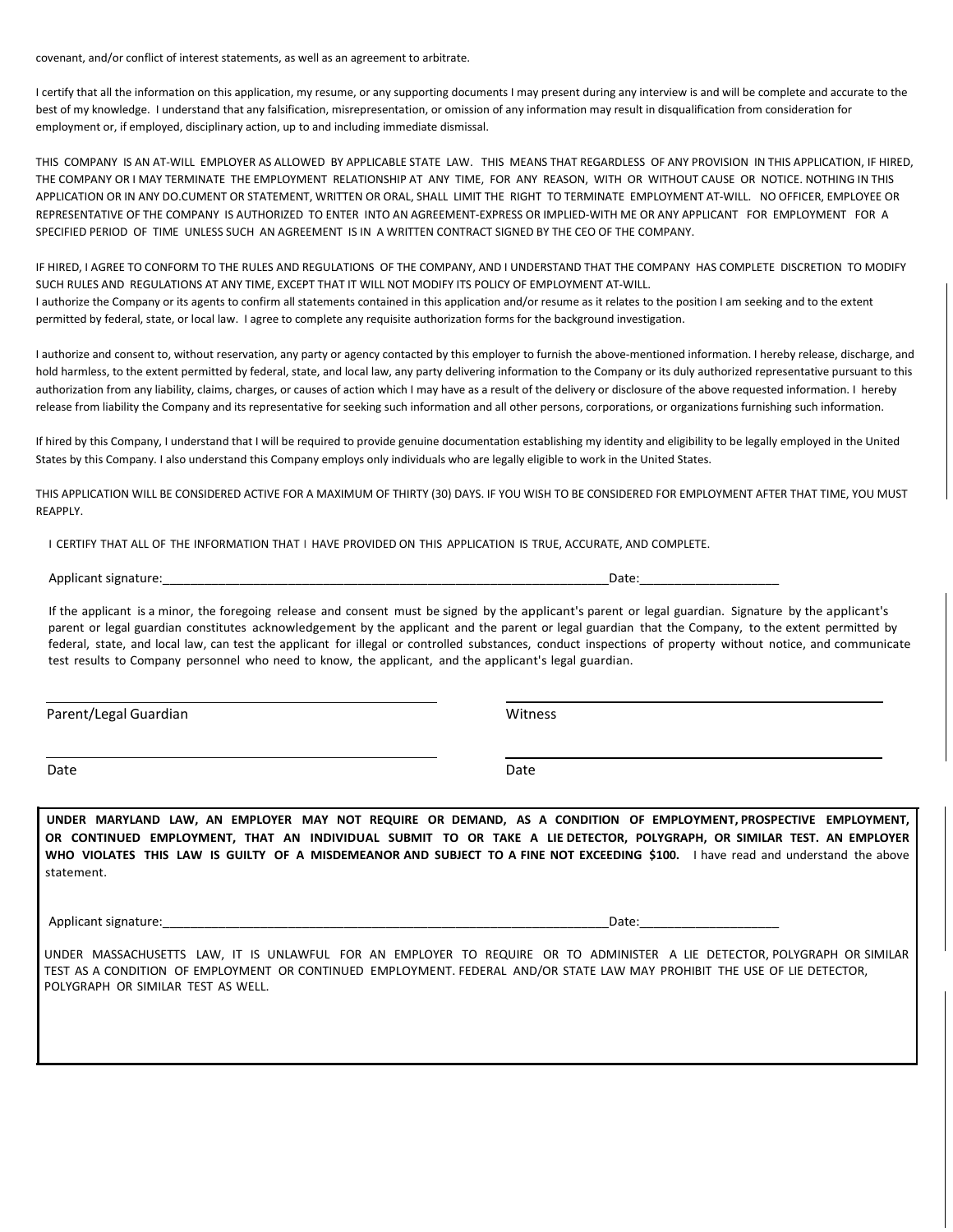## **DISCLOSURE**

**As part of the employment process, Emery Federal Credit Union (the "Company"), may obtain a consumer report and/or investigative consumer report and/or criminal background report.**

# **Emery Federal Credit Union (THE COMPANY) Background Check Authorization Form**

# **PLEASE PRINT LEGIBLY**  Print Name: First\_\_\_\_\_\_\_\_\_\_\_\_\_\_\_\_\_\_\_\_\_\_\_\_\_\_Middle\_\_\_\_\_\_\_\_\_\_\_\_\_\_\_\_\_\_\_\_\_Last\_\_\_\_\_\_\_\_\_\_\_\_\_\_\_\_\_\_\_\_\_\_\_\_\_\_\_\_\_\_ Current Address:  $\frac{1}{\sqrt{2\pi}}$  (Street)  $(City)$  (State/Zip) Social Security Number: \_\_\_\_\_\_\_\_\_\_\_\_\_\_\_\_\_\_\_\_\_\_\_\_\_\_\_\_ Date of Birth: \_\_\_\_\_\_\_\_\_\_\_\_\_\_\_\_\_\_\_\_\_\_\_\_\_\_\_\_\_\_\_ Telephone Number: \_\_\_\_\_\_\_\_\_\_\_\_\_\_\_\_\_\_\_\_\_ E-mail address\_\_\_\_\_\_\_\_\_\_\_\_\_\_\_\_\_\_\_\_\_\_\_\_\_\_\_\_\_\_\_\_\_\_\_\_\_\_\_\_\_\_\_\_\_\_\_\_\_\_ Previous Employment Verification (Need Two) 1) Employer Name\_\_\_\_\_\_\_\_\_\_\_\_\_\_\_\_\_\_\_\_\_\_\_\_\_\_\_\_\_\_\_\_\_\_\_\_\_\_\_\_\_\_\_\_\_\_\_\_\_\_\_\_\_\_\_\_\_\_\_ Employer Address Employer Phone\_\_\_\_\_\_\_\_\_\_\_\_\_\_\_\_\_\_\_\_\_\_\_\_\_\_\_\_\_\_\_\_\_\_\_\_\_\_\_\_\_\_\_\_\_\_\_\_\_\_\_\_\_\_\_\_\_\_ Contact Name Dates Employed From\_\_\_\_\_\_\_\_\_\_\_\_\_\_\_\_\_ to \_\_\_\_\_\_\_\_\_\_\_\_\_\_\_\_\_\_\_\_\_\_\_\_\_\_\_\_\_ Position 2) Employer Name Employer<br>Address\_\_\_\_ Employer Phone\_\_\_\_\_\_\_\_\_\_\_\_\_\_\_\_\_\_\_\_\_\_\_\_\_\_\_\_\_\_\_\_\_\_\_\_\_\_\_\_\_\_\_\_\_\_\_\_\_\_\_\_\_\_\_\_\_\_ Contact Name Dates Employed From\_\_\_\_\_\_\_\_\_\_\_\_\_\_\_\_\_ to \_\_\_\_\_\_\_\_\_\_\_\_\_\_\_\_\_\_\_\_\_\_\_\_\_\_\_\_\_ Position Education Verification – Please list your highest post high school education or degrees. Examples- Associates, B.A., B.S., MBA. , or professional certifications Institution Attended\_\_\_\_\_\_\_\_\_\_\_\_\_\_\_\_\_\_\_\_\_\_\_\_\_\_\_\_\_\_\_\_\_\_\_\_\_\_\_\_\_\_\_\_\_\_\_\_\_\_\_\_\_\_\_\_\_\_\_ Institution City and State\_\_\_\_\_\_\_\_\_\_\_\_\_\_\_\_\_\_\_\_\_\_\_\_\_\_\_\_\_\_\_\_\_\_\_\_\_\_\_\_\_\_\_\_\_\_\_\_\_\_\_\_\_\_ Institution Phone\_\_\_\_\_\_\_\_\_\_\_\_\_\_\_\_\_\_\_\_\_\_\_\_\_\_\_\_\_\_\_\_\_\_\_\_\_\_\_\_\_\_\_\_\_\_\_\_\_\_\_\_\_\_\_\_\_\_\_\_\_\_ Dates Attended From \_\_\_\_\_\_\_\_\_\_\_\_\_\_\_\_\_\_\_\_\_\_\_\_\_to\_\_\_\_\_\_\_\_\_\_\_\_\_\_\_\_\_\_\_\_\_\_\_\_\_\_\_ Degree Obtained Name Used while Attending\_\_\_\_\_\_\_\_\_\_\_\_\_\_\_\_\_\_\_\_\_\_\_\_\_\_\_\_\_\_\_\_\_\_\_\_\_\_\_\_\_\_\_\_\_\_\_\_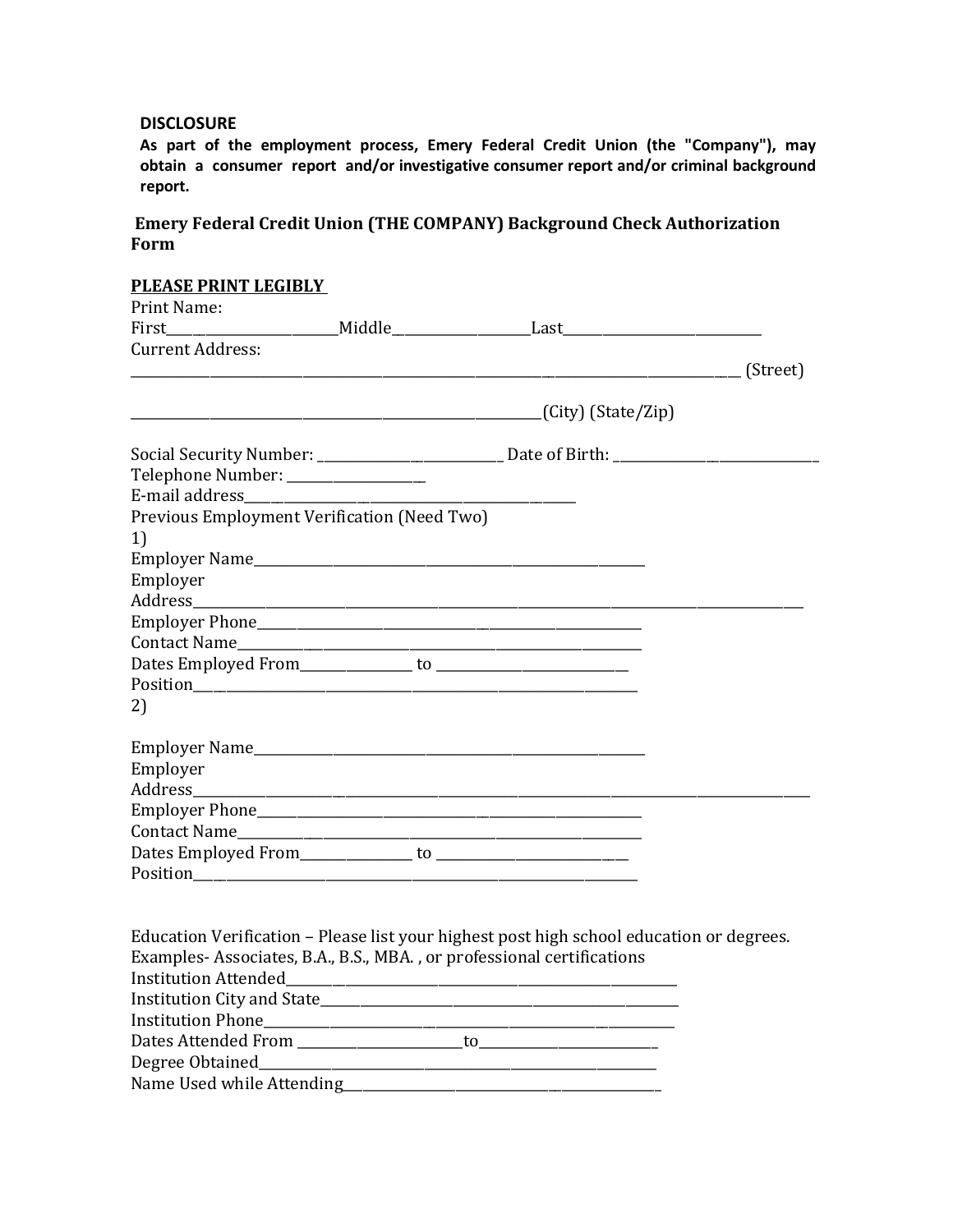The information contained in this application is correct to the best of my knowledge. I hereby authorize THE COMPANY and its designated agents and representatives to conduct a comprehensive review of my background causing a consumer report and/or an investigative consumer report. I understand that the scope of the consumer report/ investigative consumer report may include, but is not limited to the following areas: verification of social security number; current and previous residences; employment history, education, background, character references; drug testing, civil and criminal history records from any criminal justice agency in any or all federal, state, county jurisdictions; driving records, birth records, and any other public records. I further authorize any individual, company, firm, corporation, or public agency (including the Social Security Administration and law enforcement agencies) to divulge any and all information, verbal or written, pertaining to me, to THE COMPANY or its agents. I further authorize the complete release of any records or data pertaining to me which the individual, company, firm, corporation, or public agency may have, to include information or data received from other sources. I hereby release THE COMPANY, the Social Security Administration, and its agents, officials, representative, or assigned agencies, including officers, employees, or related personnel both individually and collectively, from any and all liability for damages of whatever kind, which may, at any time, result to me, my heirs, family, or associates because of compliance with this authorization and request to release. If I am hired, this authorization shall remain on file and shall serve as an ongoing authorization for you to obtain "reports" about me from Signet Screening Inc. at any time during my employment with THE COMPANY. I further understand I have a right to make a request to Signet Screening, Inc., upon proper identification, to request the nature and substance of all information in its files on me at the time of my request.

| Signature |  |
|-----------|--|
|           |  |